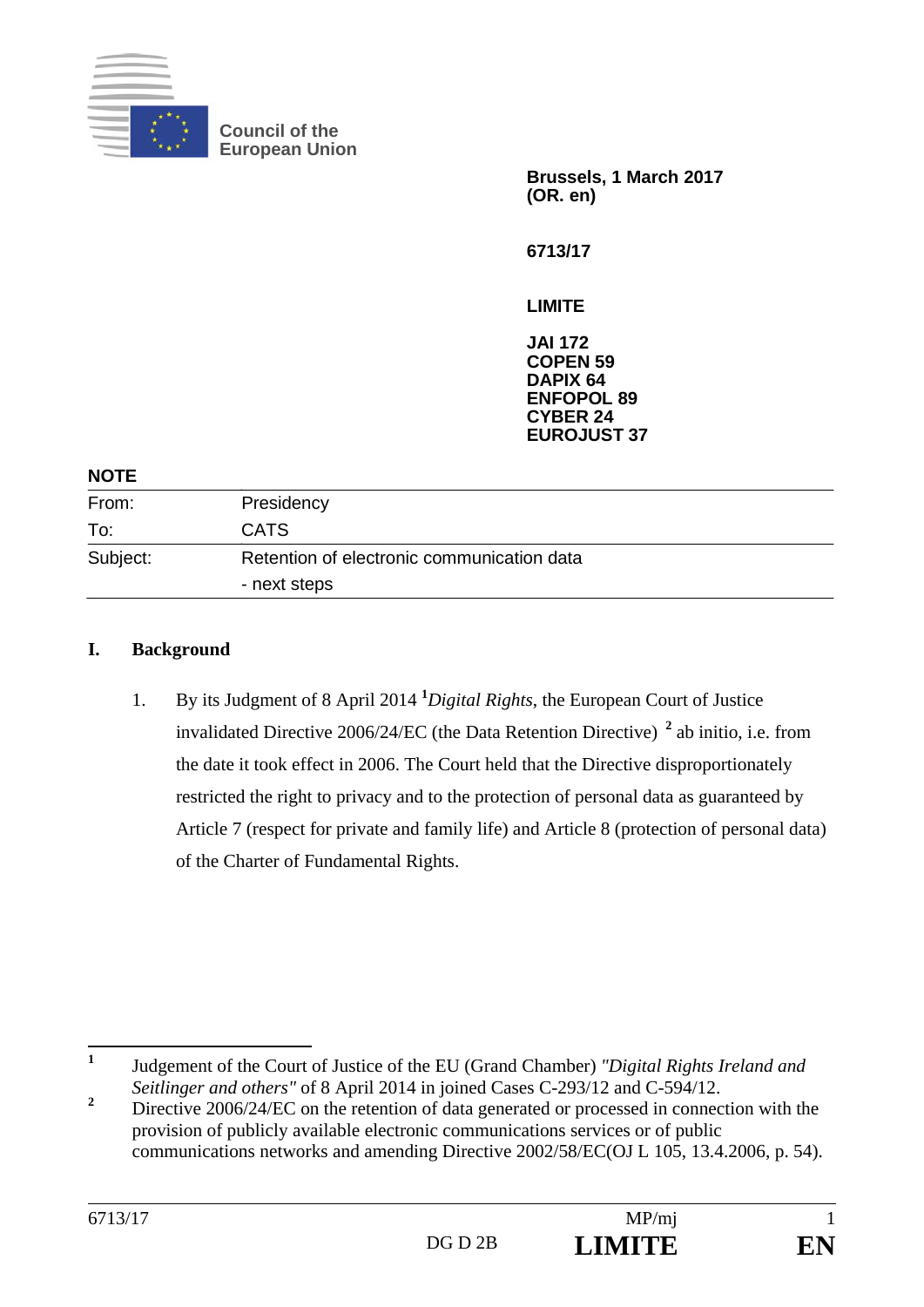- 2. In its Judgment of 21 December 2016 **<sup>3</sup>** *Tele2*, the Court ruled that Article 15(1) of Directive 2002/58/EC (the ePrivacy Directive)<sup>4</sup>, read in the light of the Charter of Fundamental Rights, must be interpreted as precluding national legislation *"which, for the purpose of fighting crime, provides for general and indiscriminate retention of all traffic and location data of all subscribers and registered users relating to all means of electronic communication",* as well as national legislation that *"governs the protection and security of traffic and location data and, in particular, access of the competent national authorities to the retained data, where the objective pursued by that access, in the context of fighting crime, is not restricted solely to fighting serious crime, where access is not subject to prior review by a court or an independent administrative authority, and where there is no requirement that the data concerned should be retained within the European Union".*
- 3. At the GENVAL meeting of 3 February 2017 and further to the presentation by the Council Legal Service of its preliminary analysis of the judgment **<sup>5</sup>** , delegations indicated that they are currently examining the judgement and assessing its impact at national level. Many delegations expressed their concerns on the implications of the judgement, which might hinder the effectiveness of the investigations and prosecutions of crimes. The majority of delegations reiterated the support expressed at the informal ministerial meeting in Valletta on 26-27 January 2017 for a coordinated approach at EU level and for discussions to continue at expert level.

 **3** Judgement of the Court of Justice of the EU (Grand Chamber) *"Tele 2 and Watson"* of 21 December 2016 in joined Cases C-203/15 and C-698/15.

**<sup>4</sup>** Directive 2002/58/EC of the European Parliament and of the Council of 12 July 2002 concerning the processing of personal data and the protection of privacy in the electronic communications sector, as amended by Directive 2009/136/EC of the European Parliament and of the Council of 25 November 2009 (OJ L 201, 31.7.2002, p. 37). This Directive is being thoroughly reviewed following the proposal submitted by the Commission in January 2017 to replace it by a Regulation (see Proposal for a Regulation of the European Parliament and of the Council concerning the respect for private life and the protection of personal data in electronic communications and repealing Directive 2002/58/EC (Regulation on Privacy and Electronic Communications), doc. 5358/17).

**<sup>5</sup>** doc. 5884/17.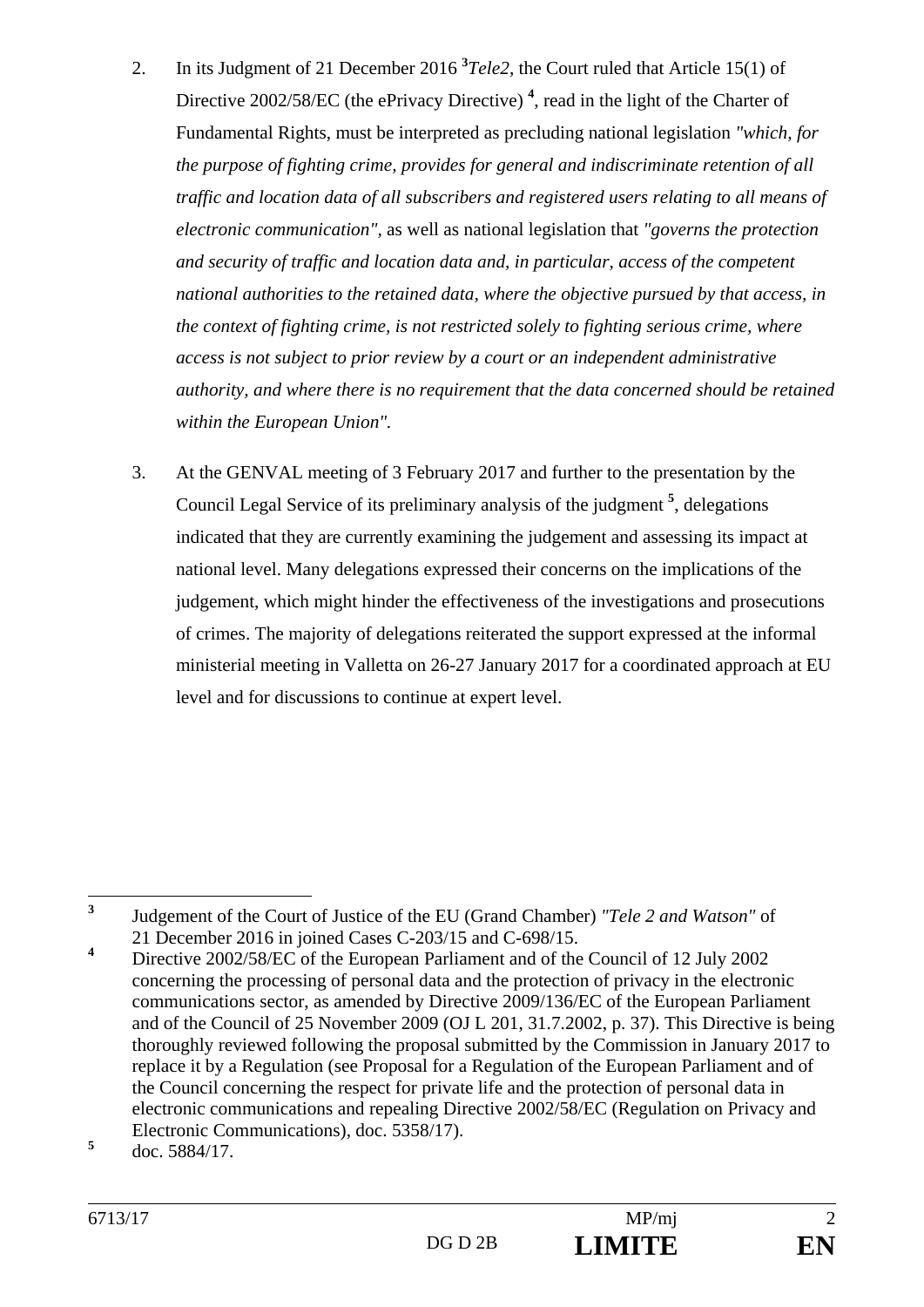- 4. The Commission indicated that it is currently assessing the impact of the judgment and that further reflection is needed on its legislative and operational implications. The Commission confirmed its intentions to elaborate guidance as to how national data retention laws can be construed in conformity with the judgement. Active input from Member States ,Eurojust and Europol will be sought in this respect.
- 5. Eurojust is also assessing the potential impact on judicial cooperation in criminal matters, in particular on the admissibility of evidence within the context of cross-border investigations and prosecutions. The Eurojust College has approved in this respect an extensive research and work programme, including a consultation on the basis of uniform questionnaire with various stakeholders.

## **II. Common reflection process**

- 6. In view of the above and in order to put the various working strands together, the Presidency would like to facilitate a further expert debate on this matter.
- 7. To that end, the Presidency suggests convening the Working Party on Information Exchange and Data Protection (DAPIX) in Friends of the Presidency format to discuss issues on data retention- *DAPIX (Friends of the Presidency) - Data Retention.*
- 8. This format should facilitate a common reflection process at EU level on the impact of the recent case law of the Court of Justice concerning rules on data retention and in particular:
	- discuss the specific requirements that emerge from relevant case-law, and in particular from the Tele 2 judgement; the group would also explore possible options to address the requirements set out by the Court and liase, as appropriate, with other Council working parties, e.g. in the context of the examination of the draft ePrivacy Regulation;